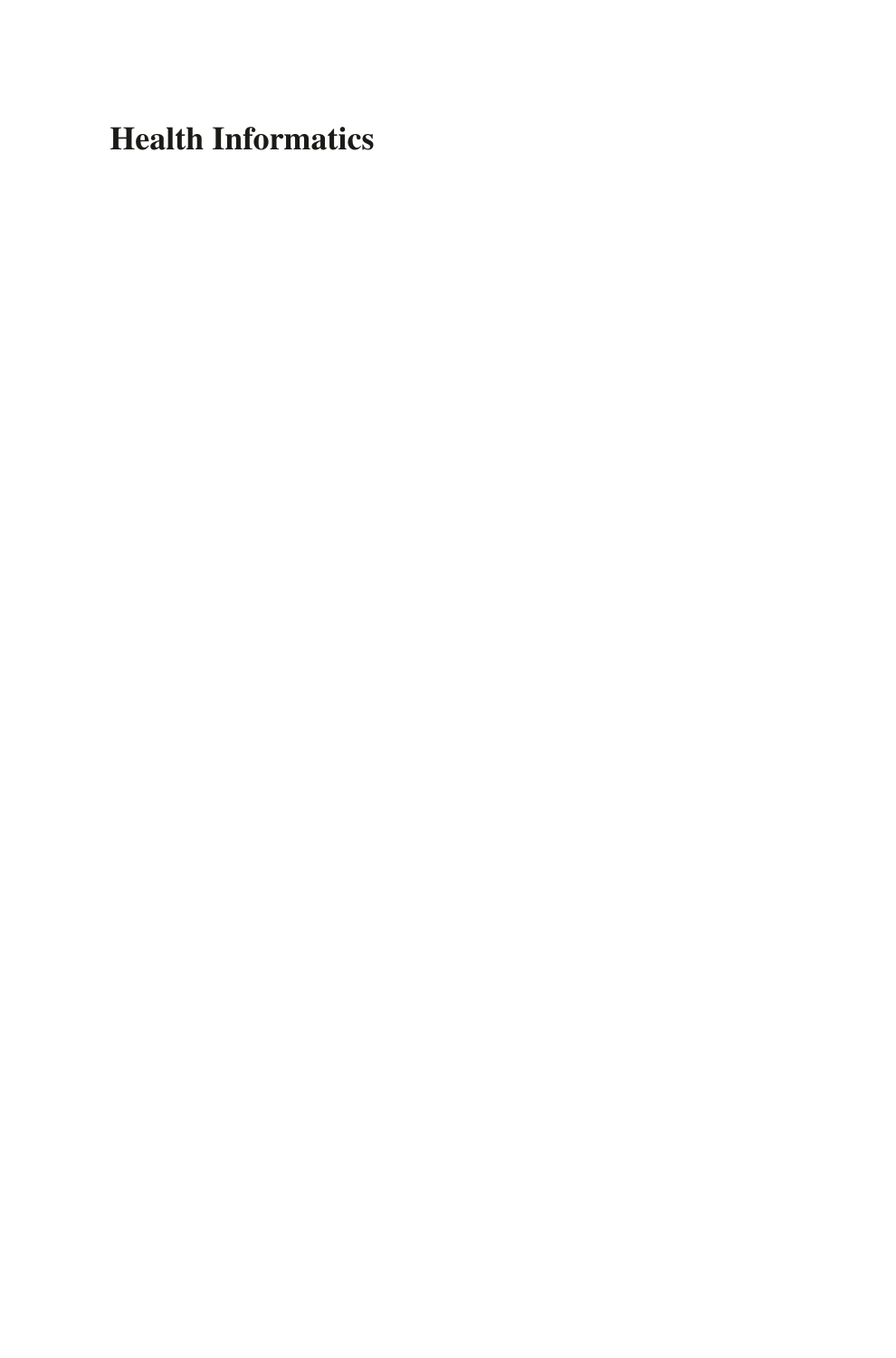This series is directed to healthcare professionals leading the transformation of healthcare by using information and knowledge. For over 20 years, Health Informatics has offered a broad range of titles: some address specific professions such as nursing, medicine, and health administration; others cover special areas of practice such as trauma and radiology; still other books in the series focus on interdisciplinary issues, such as the computer based patient record, electronic health records, and networked healthcare systems. Editors and authors, eminent experts in their fields, offer their accounts of innovations in health informatics. Increasingly, these accounts go beyond hardware and software to address the role of information in influencing the transformation of healthcare delivery systems around the world. The series also increasingly focuses on the users of the information and systems: the organizational, behavioral, and societal changes that accompany the diffusion of information technology in health services environments.

Developments in healthcare delivery are constant; in recent years, bioinformatics has emerged as a new field in health informatics to support emerging and ongoing developments in molecular biology. At the same time, further evolution of the field of health informatics is reflected in the introduction of concepts at the macro or health systems delivery level with major national initiatives related to electronic health records (EHR), data standards, and public health informatics.

These changes will continue to shape health services in the twenty-first century. By making full and creative use of the technology to tame data and to transform information, Health Informatics will foster the development and use of new knowledge in healthcare.

More information about this series at<http://www.springer.com/series/1114>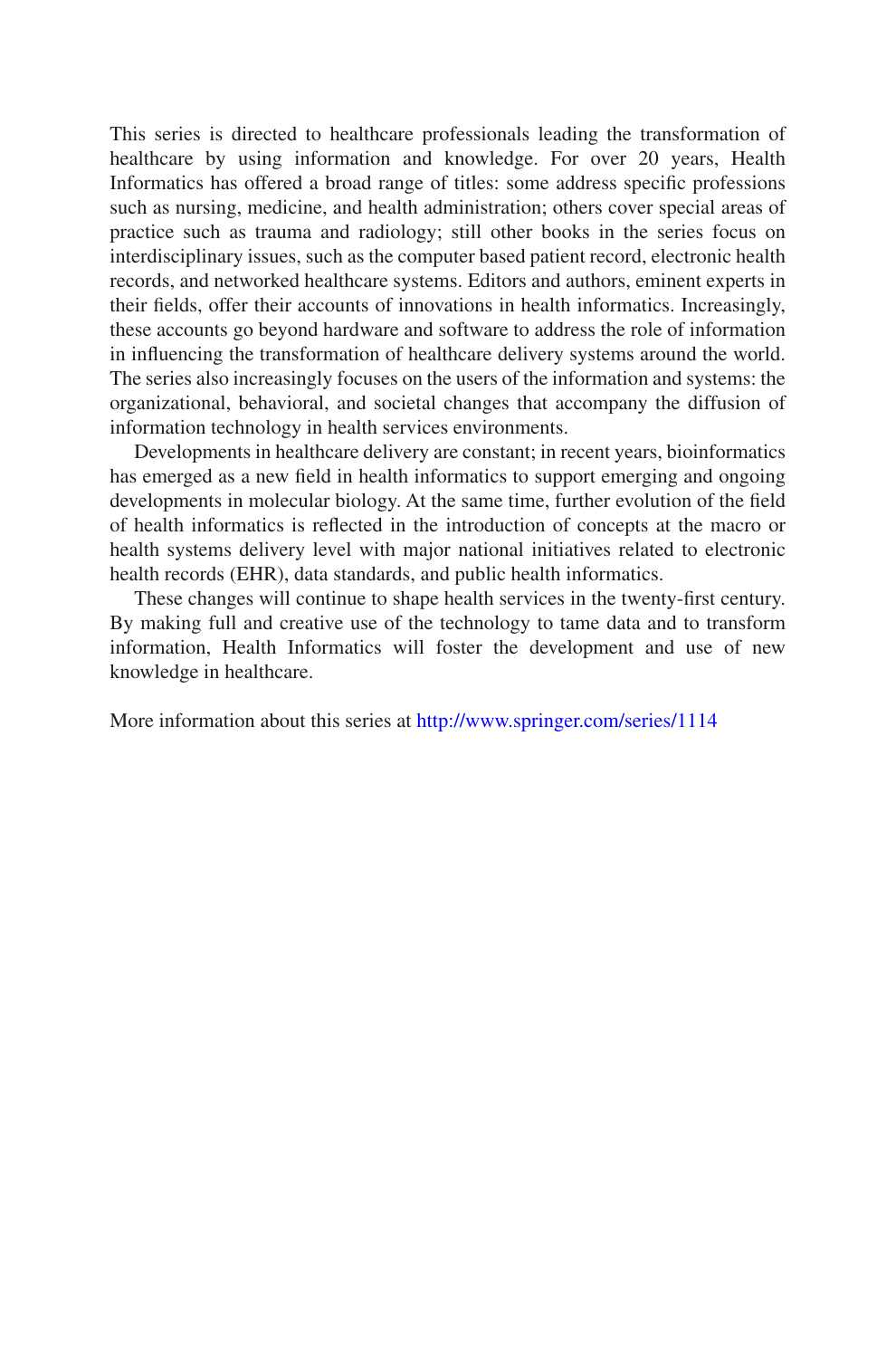William Hersh

## Information Retrieval: A Biomedical and Health Perspective

Fourth Edition

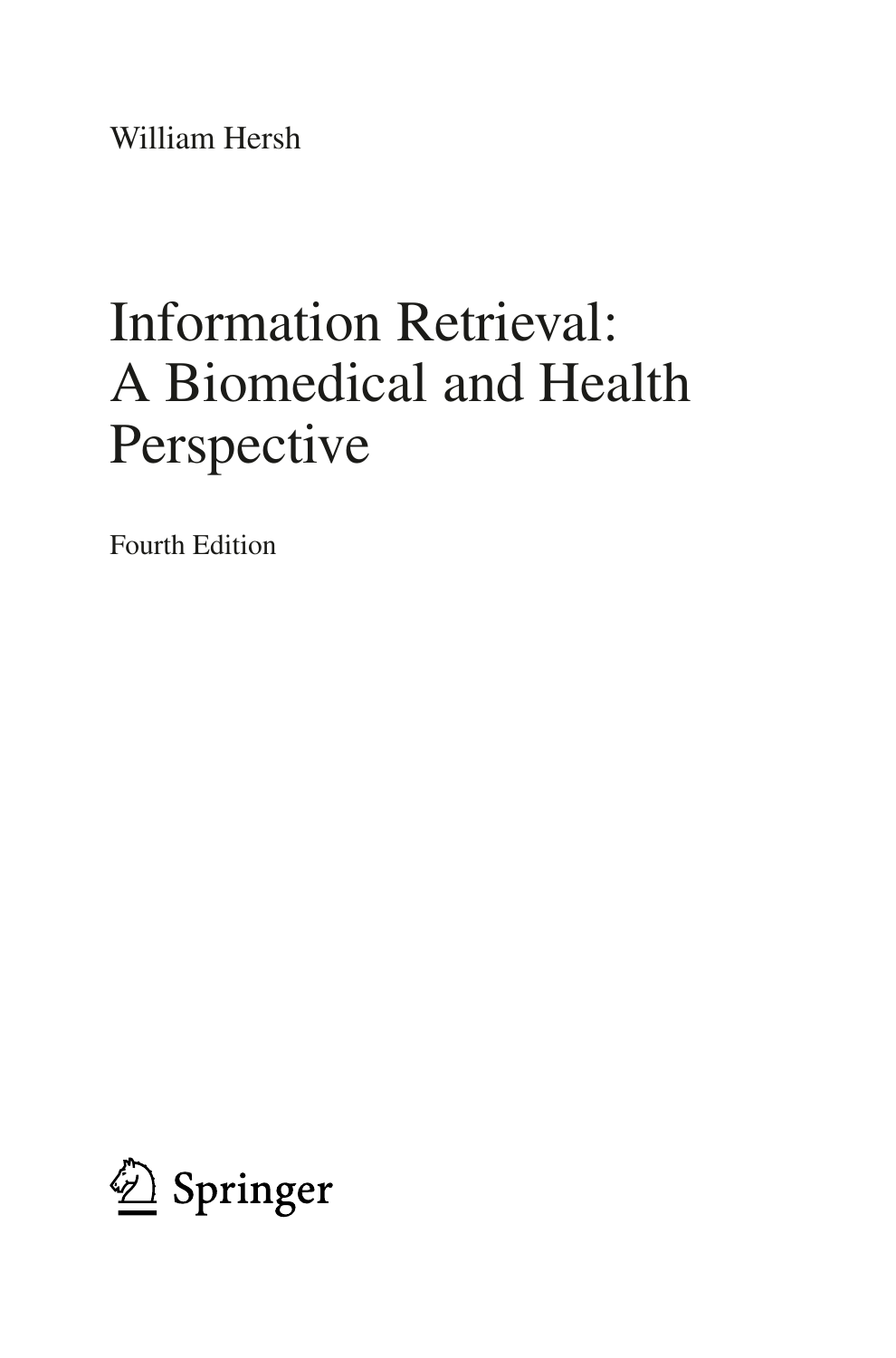William Hersh Oregon Health & Science University Portland, OR USA

ISSN 1431-1917 ISSN 2197-3741 (electronic) Health Informatics ISBN 978-3-030-47685-4 ISBN 978-3-030-47686-1 (eBook) <https://doi.org/10.1007/978-3-030-47686-1>

© Springer Nature Switzerland AG 2020, corrected publication 2020

This work is subject to copyright. All rights are reserved by the Publisher, whether the whole or part of the material is concerned, specifically the rights of translation, reprinting, reuse of illustrations, recitation, broadcasting, reproduction on microfilms or in any other physical way, and transmission or information storage and retrieval, electronic adaptation, computer software, or by similar or dissimilar methodology now known or hereafter developed.

The use of general descriptive names, registered names, trademarks, service marks, etc. in this publication does not imply, even in the absence of a specific statement, that such names are exempt from the relevant protective laws and regulations and therefore free for general use.

The publisher, the authors, and the editors are safe to assume that the advice and information in this book are believed to be true and accurate at the date of publication. Neither the publisher nor the authors or the editors give a warranty, express or implied, with respect to the material contained herein or for any errors or omissions that may have been made. The publisher remains neutral with regard to jurisdictional claims in published maps and institutional affiliations.

This Springer imprint is published by the registered company Springer Nature Switzerland AG The registered company address is: Gewerbestrasse 11, 6330 Cham, Switzerland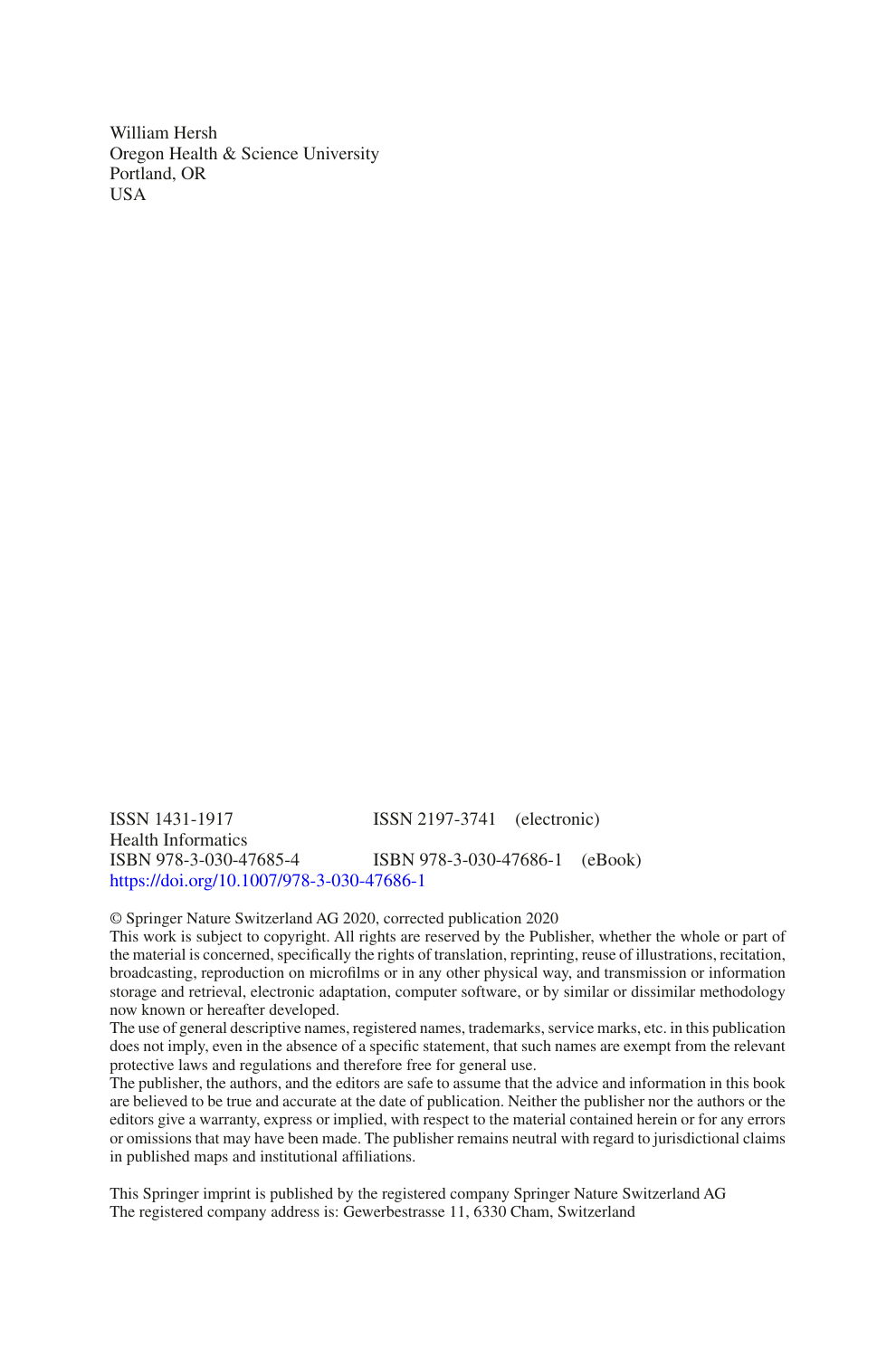*To Sally, Becca, Alyssa, and AJ*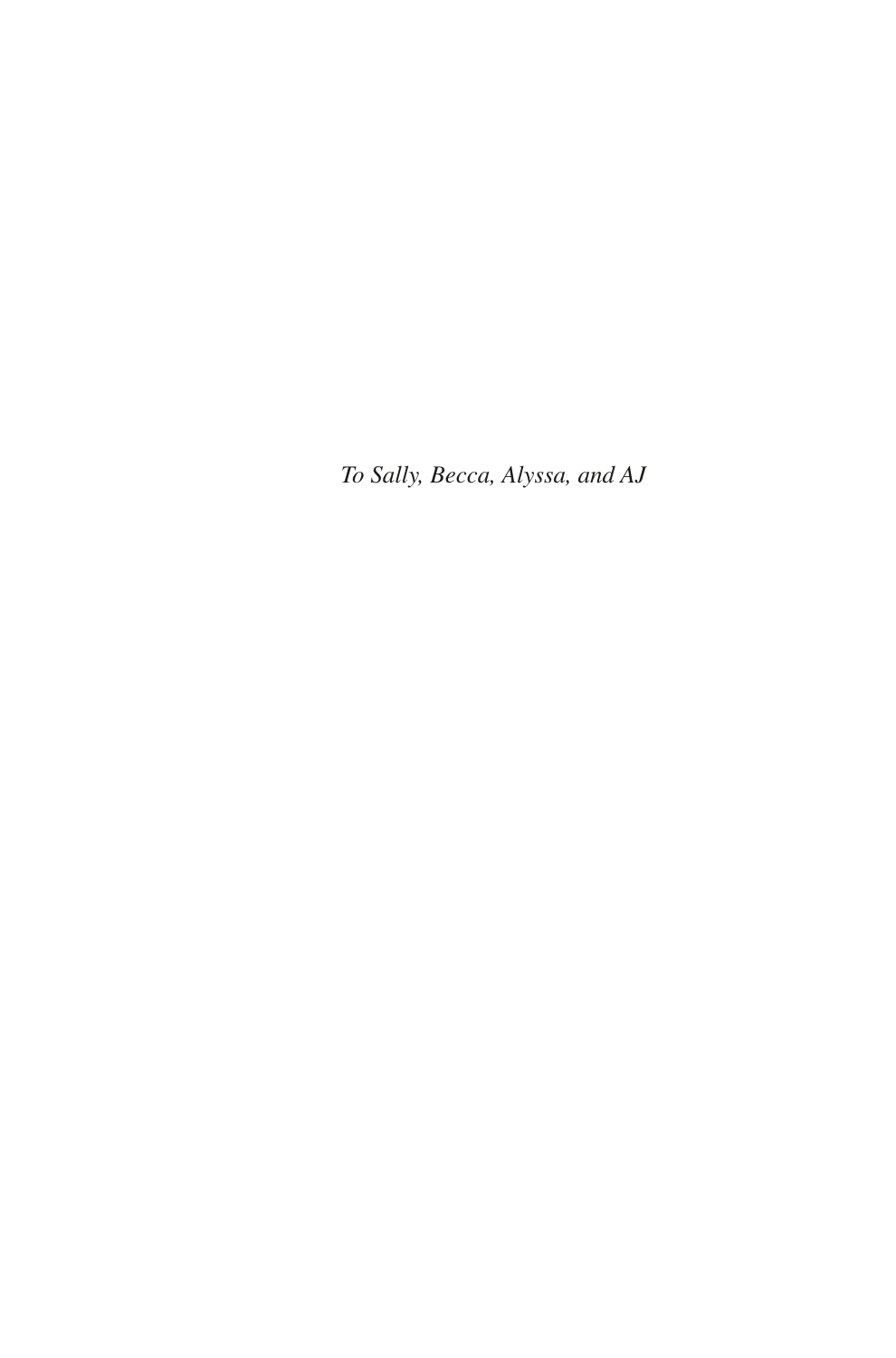## **Preface**

The main goal of this book is to provide an understanding of the theory, implementation, and evaluation of information retrieval (IR) systems in biomedicine and health. There is already a great deal of "how-to" information on searching for biomedical and health information (some listed in Chap. [1\)](https://doi.org/10.1007/978-3-030-47686-1_1). Similarly, there are also a number of high-quality basic IR textbooks (also listed in Chap. [1](https://doi.org/10.1007/978-3-030-47686-1_1)). This volume is different from all of the above in that it covers basic IR as do the latter books, but with a distinct focus on the biomedical and health domain.

The first three editions of this book were published in 1996, 2003, and 2009. Although subsequent editions of books in many fields represent incremental updates, this edition is profoundly rewritten and is essentially a new book. The IR world has changed substantially since I wrote the first three editions of the book. At the time of the first edition, IR systems were available and not too difficult to access if you had the means and expertise. Also, in that edition, the Internet was a "special topic" in the very last chapter of the book. By the second edition, the World Wide Web had become a widespread platform for the use of information access and delivery, but had not achieved the nearly ubiquitous and saturated use it has now. At present, however, not only must health care professionals and biomedical researchers understand how to use IR systems to be effective in their work, but patients and consumers must also as well to attain optimal health care.

Similar to previous editions will be the maintenance of a Web site for errata and updates. The Website <http://www.irbook.info/>will identify all errors in the book text as well as provide updates on important new findings in the field as they become available.

As in the first three editions, the approach is still to introduce all the necessary theory to allow coverage of the implementation and evaluation of IR systems in biomedicine and health. Any book on theoretical aspects must necessarily use technical jargon, and this book is no exception. Although jargon is minimized, it cannot be eliminated without retreating to a more superficial level of coverage. The reader's understanding of the jargon will vary based on their background, but anyone with some background in computers, libraries, health, and/or biomedicine should be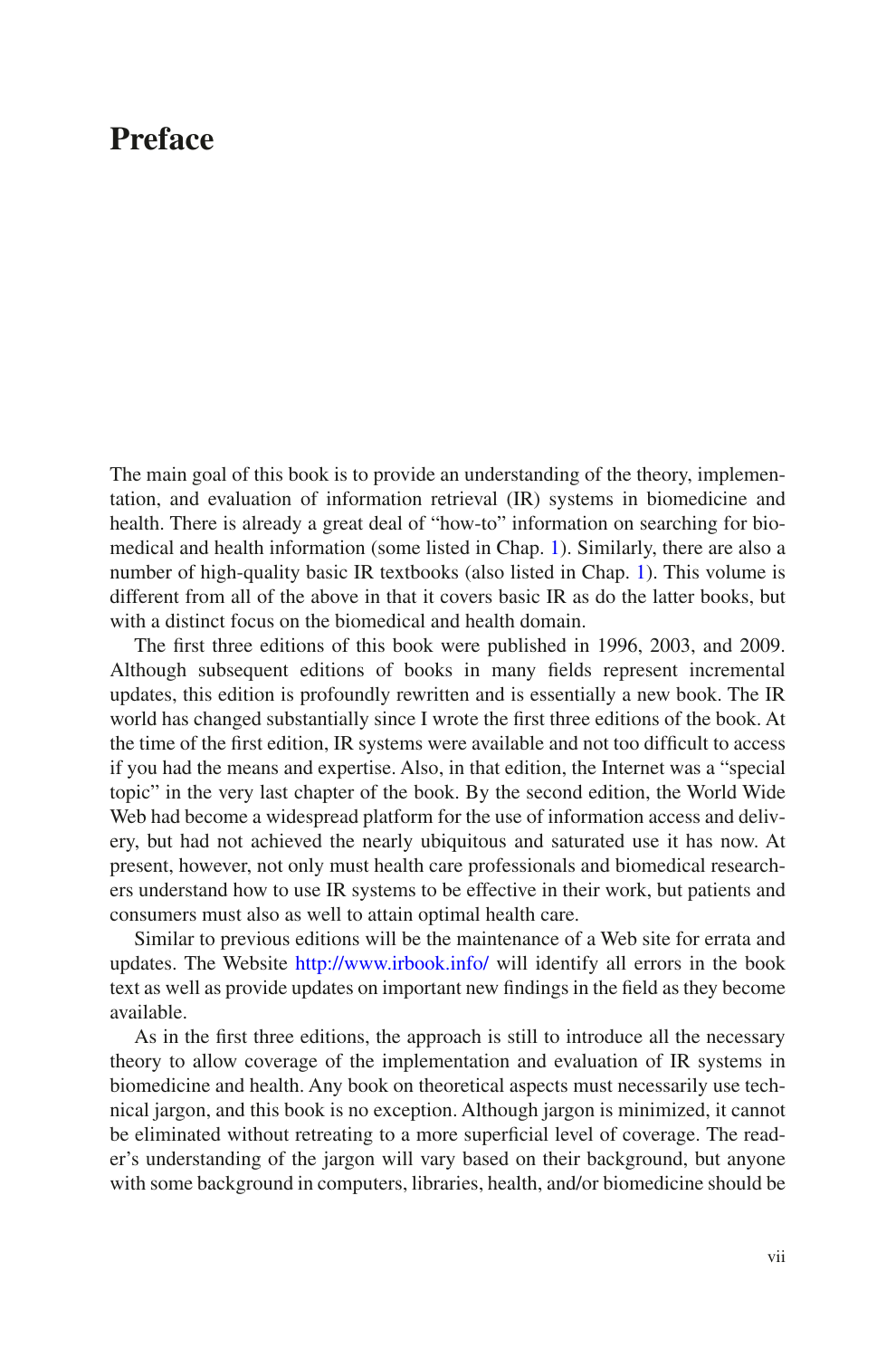able to understand most of the terms used. In any case, an attempt to define all jargon terms is made.

Another approach is to attempt wherever possible to classify topics, whether discussing types of information or models of evaluation. I have always found classification useful in providing an overview of complex topics. One problem, of course, is that everything does not fit into the neat and simple categories of the classification. This occurs repeatedly with IR, and the reader is forewarned.

This book had its origins in a tutorial taught at the former Symposium on Computer Applications in Medicine (SCAMC) meeting. The content continues to grow each year through my course taught to biomedical informatics students in the on-campus and disease-learning programs at OHSU. (Students often do not realize that next year's course content is based in part on the new and interesting things they teach me!) The book can be used in either a basic information science course or a biomedical and health informatics course. It should also provide a strong background for others interested in this topic, including those who design, implement, use, and evaluate IR systems.

Interest continues to grow in biomedical and health IR systems. I entered a fellowship in medical informatics at Harvard University in the late 1980s, during the initial era of medical artificial intelligence. I had assumed I would take up the banner of some aspect of that area, such as knowledge representation. But along the way I came across a reference from the field of "information retrieval." It looked interesting, so I looked at the references of that reference. It did not take long to figure out that this was where my real interests lay, and I spent many an afternoon in my fellowship tracing references in the Harvard University and Massachusetts Institute of Technology libraries. Even though I had not yet heard of the field of bibliometrics, I was personally validating all its principles. Like many in the field, I have been amazed to see IR become so "mainstream" with its routine use by almost everyone on the planet.

The book is divided into eight chapters. Chapter [1](https://doi.org/10.1007/978-3-030-47686-1_1) provides basic definitions and models that will be used throughout the book. It also points to resources for the field and introduces evaluation of systems. Chapter [2](https://doi.org/10.1007/978-3-030-47686-1_2) provides an overview of biomedical and health information, describing some of the issues in its production, dissemination, and use. Chapter [3](https://doi.org/10.1007/978-3-030-47686-1_3) gives an overview of the great deal of content that is currently available. Chapters [4](https://doi.org/10.1007/978-3-030-47686-1_4) and [5](https://doi.org/10.1007/978-3-030-47686-1_5) cover the two fundamental intellectual tasks of IR, indexing and retrieval, with the predominant paradigms of each discussed in detail. Chapter [6](https://doi.org/10.1007/978-3-030-47686-1_6) discusses the methods and challenges of larger information access. Chapter [7](https://doi.org/10.1007/978-3-030-47686-1_7) focuses on evaluation research that has been done on state-of-the-art systems in the biomedical and health domain. Finally, Chapter [8](https://doi.org/10.1007/978-3-030-47686-1_8) explores research about IR systems and their users, with an emphasis on applications in the biomedical and health domain. Within each chapter, the goal is to provide a comprehensive overview of the topic, with thorough citations of pertinent references. There is a preference for discussing biomedical and health implementations of principles, but where this is not possible, the original domain of implementation is discussed.

This book would not have been possible without the influence of various mentors, dating back to high school, who nurtured my interests in science generally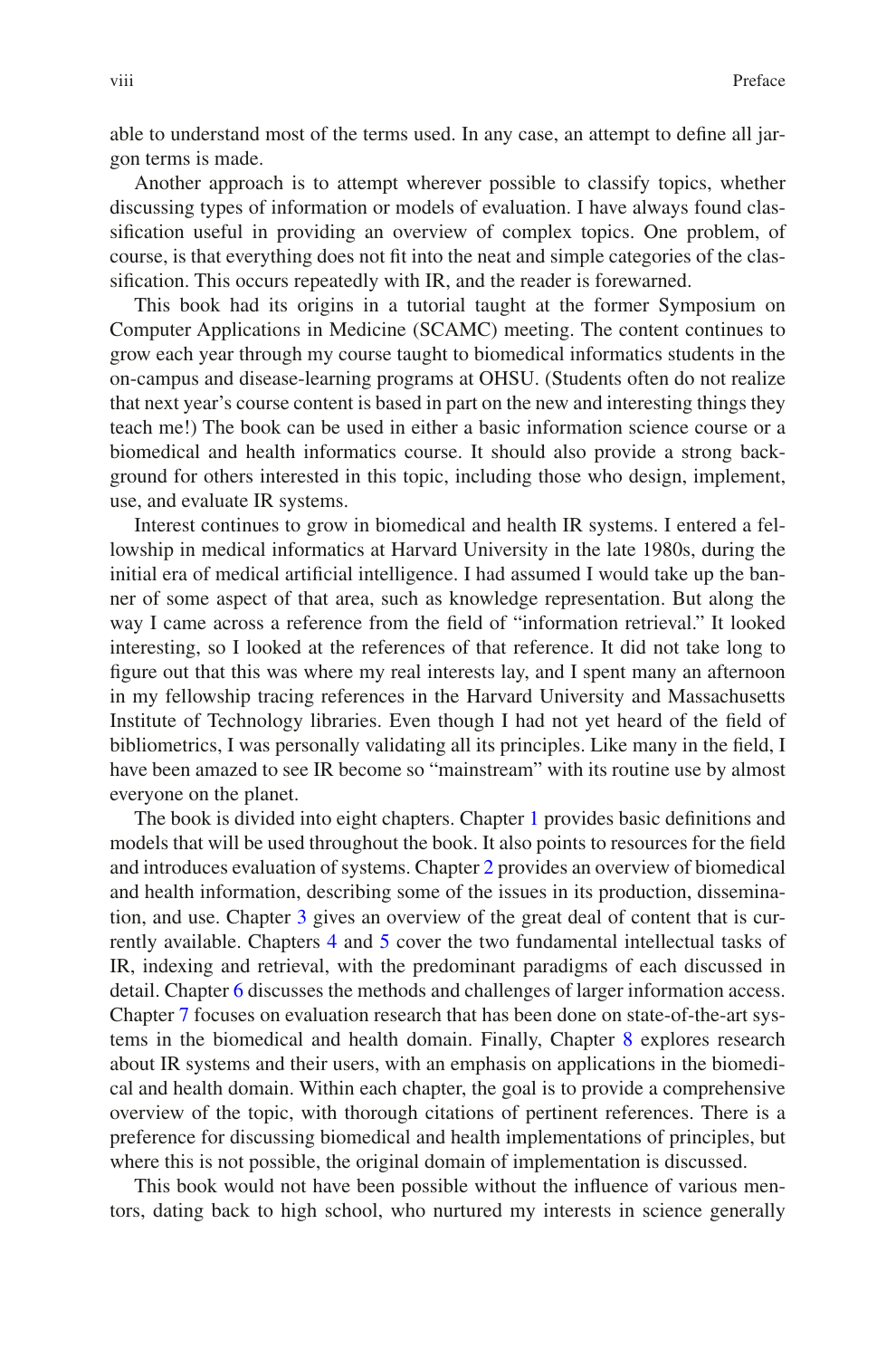Preface

and/or biomedical and health informatics specifically, and/or helped me achieve my academic and career goals. The most prominent include Mr. Robert Koonz (then of New Trier West High School, Northfield, IL), Dr. Darryl Sweeney (then of University of Illinois at Champaign-Urbana), Dr. Robert Greenes (then of Harvard Medical School), Dr. David Evans (then of Carnegie Mellon University), Dr. Mark Frisse (then of Washington University), Dr. J. Robert Beck (then of OHSU), Dr. David Hickam (then of OHSU), Dr. Brian Haynes (McMaster University), Dr. Lesley Hallick (then of OHSU), and Dr. Jerris Hedges (then of OHSU). I must also acknowledge the late Dr. Gerard Salton (Cornell University), whose writings initiated and sustained my interest in this field.

I would also like to note the contributions of institutions and people in the federal government who aided the development of my career and this book. While many Americans increasingly question the abilities of their government to do anything successfully, the NLM, under the former directorship of the late Dr. Donald A. B. Lindberg and the current directorship of Dr. Patricia Flatley Brennan, has led the growth and advancement of the field of biomedical and health informatics. The NLM's fellowship and research funding have given me the skills and experience to succeed in this field. I would also like to acknowledge the late Oregon Senator Mark O. Hatfield through his dedication to biomedical research funding that aided myself and many others.

Finally, this book also would not have been possible without the love and support of my family. All of my parents, Mom and Jon, Dad and Gloria, as well as my brother Jeff and sister-in-law Myra, supported the various interests I developed in life and the somewhat different career path I chose. I think that now as they have become Web users and searchers, they appreciate my interest in this area. And last, but most importantly, has been the contribution of my wife, Sally, and two children, Becca and Alyssa, whose unlimited love and support made this undertaking so enjoyable and rewarding.

March 2020 Portland, OR William Hersh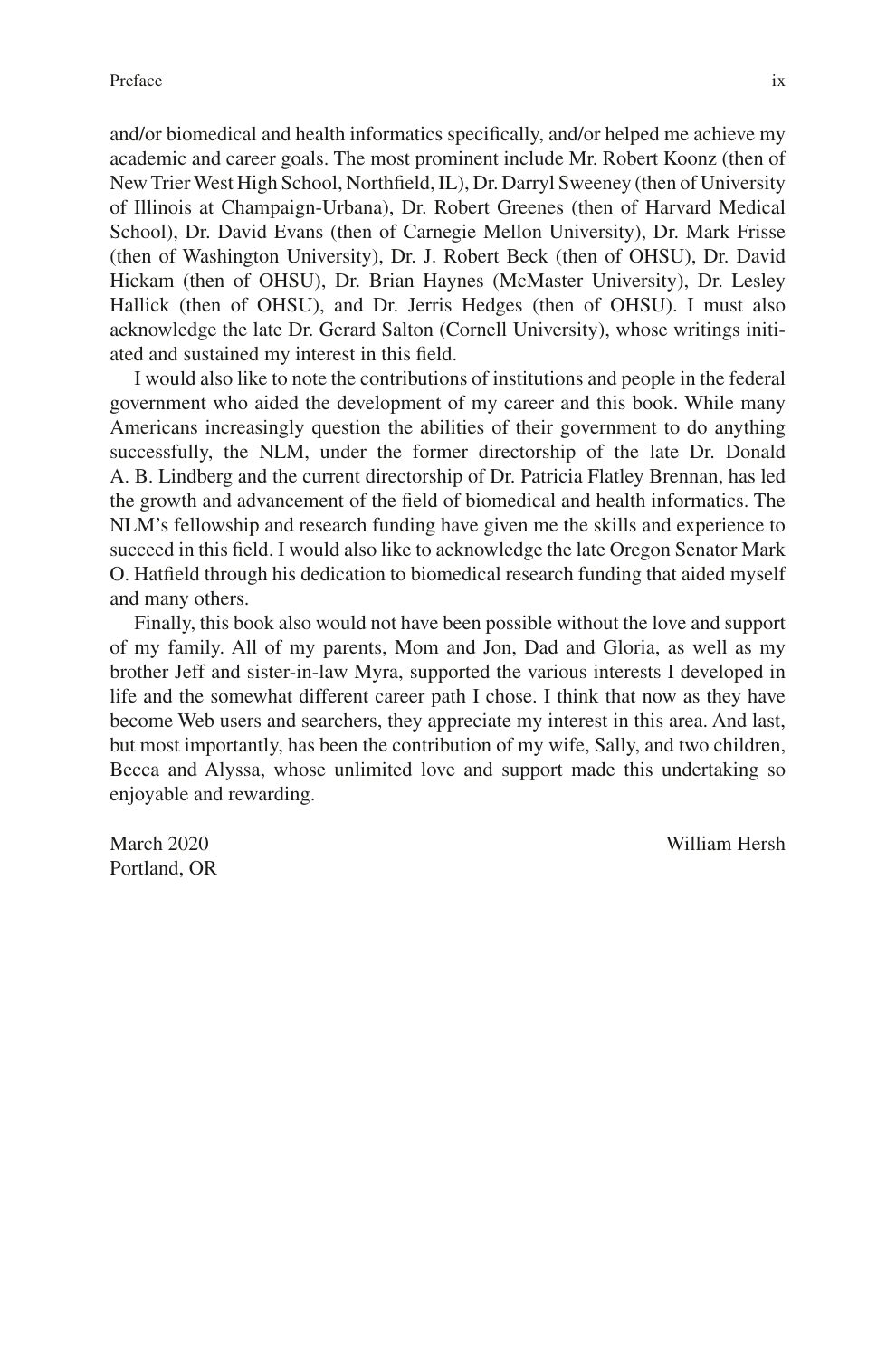## **Contents**

| $\mathbf{1}$   | $\mathbf{1}$ |                                                  |  |  |
|----------------|--------------|--------------------------------------------------|--|--|
|                | 1.1          | $\overline{3}$                                   |  |  |
|                | 1.2          | 5<br>Scientific Disciplines Concerned with IR    |  |  |
|                | 1.3          | $\overline{7}$                                   |  |  |
|                |              | $\overline{7}$<br>1.3.1<br>The Information World |  |  |
|                |              | 8<br>1.3.2                                       |  |  |
|                |              | 9<br>Health Decision-Making<br>1.3.3             |  |  |
|                |              | 9<br>1.3.4<br>Knowledge Acquisition and Use      |  |  |
|                | 1.4          | 11                                               |  |  |
|                |              | 11<br>1.4.1                                      |  |  |
|                |              | 12<br>1.4.2                                      |  |  |
|                |              | 13<br>1.4.3                                      |  |  |
|                |              | 13<br>1.4.4                                      |  |  |
|                | 1.5          | 14<br>The Internet and World Wide Web            |  |  |
|                |              | 15<br>1.5.1                                      |  |  |
|                |              | 16<br>1.5.2                                      |  |  |
|                |              | 18<br>Hypertext and Linking<br>1.5.3             |  |  |
|                | 1.6          | 19                                               |  |  |
|                |              | 21<br>1.6.1<br>Classification of Evaluation      |  |  |
|                |              | 24<br>Relevance-Based Evaluation<br>1.6.2        |  |  |
|                |              | 30<br>1.6.3                                      |  |  |
|                |              | 34                                               |  |  |
| $\overline{2}$ |              | 41                                               |  |  |
|                | 2.1          | 41                                               |  |  |
|                | $2.2\,$      | 42                                               |  |  |
|                | 2.3          | 45                                               |  |  |
|                |              | 45<br>2.3.1                                      |  |  |
|                |              | 46<br>2.3.2                                      |  |  |
|                |              | 48<br>2.3.3                                      |  |  |
|                |              |                                                  |  |  |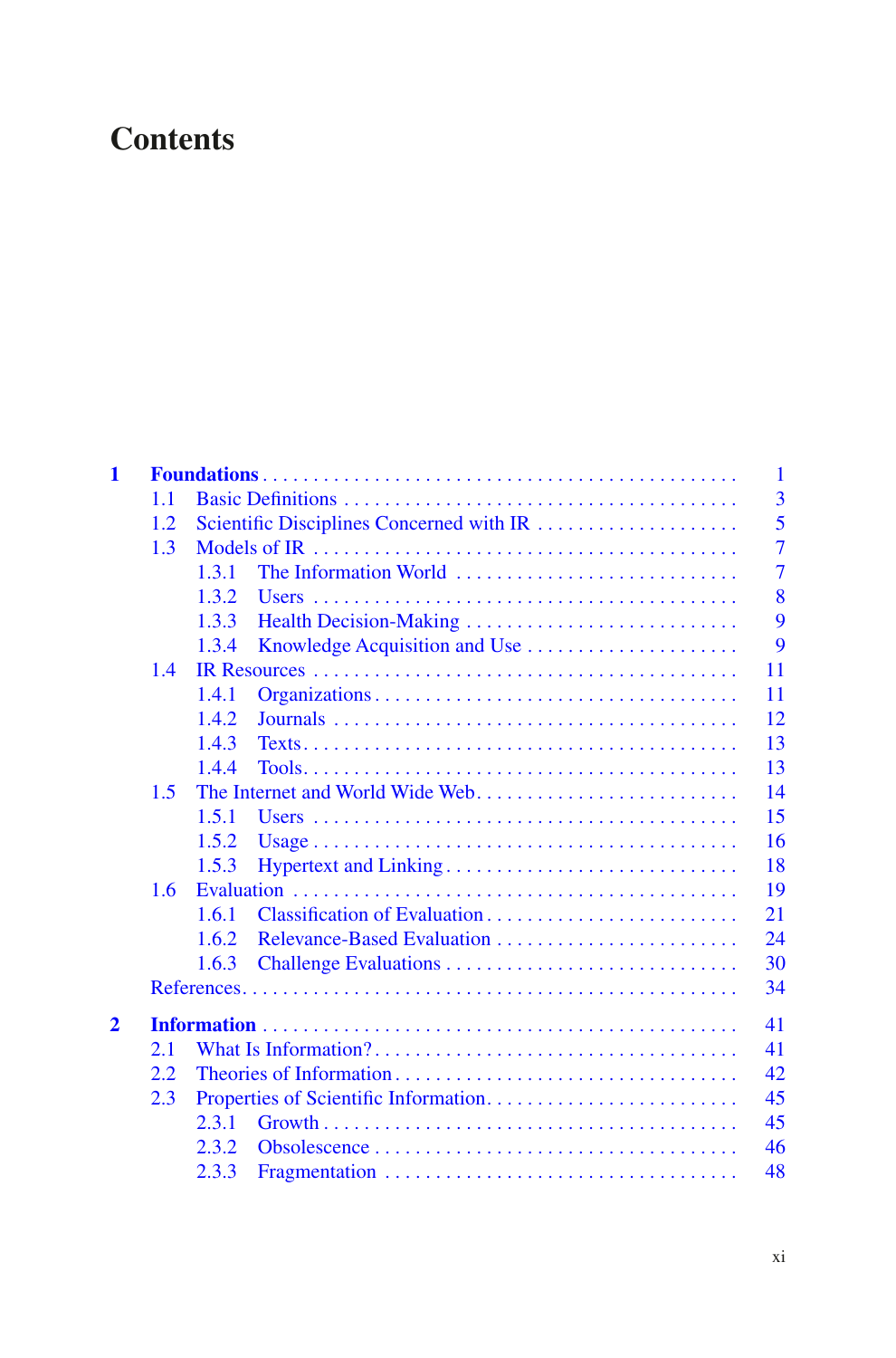|   |     | 2.3.4 |                                                             | 48  |
|---|-----|-------|-------------------------------------------------------------|-----|
|   |     | 2.3.5 |                                                             | 60  |
|   | 2.4 |       |                                                             | 61  |
|   | 2.5 |       | Production of Biomedical and Health Information             | 64  |
|   |     | 2.5.1 |                                                             | 64  |
|   |     | 2.5.2 |                                                             | 69  |
|   |     | 2.5.3 |                                                             | 73  |
|   |     | 2.5.4 | Systematic Reviews and Meta-Analysis                        | 94  |
|   |     | 2.5.5 | Secondary Literature                                        | 99  |
|   | 2.6 |       |                                                             | 101 |
|   |     | 2.6.1 |                                                             | 102 |
|   |     | 2.6.2 |                                                             | 103 |
|   | 2.7 |       | Use of Knowledge-Based Health Information                   | 108 |
|   |     | 2.7.1 | Models of Physician Thinking                                | 109 |
|   |     | 2.7.2 | Physician Information Needs                                 | 110 |
|   |     | 2.7.3 | Information Needs of Other Healthcare Professionals         | 115 |
|   |     | 2.7.4 | Information Needs of Biomedical and Health Researchers.     | 115 |
|   |     | 2.7.5 | Information Needs of Consumers                              | 116 |
|   | 2.8 |       |                                                             | 116 |
|   |     |       |                                                             | 116 |
|   |     |       |                                                             |     |
| 3 |     |       |                                                             | 141 |
|   | 3.1 |       | Classification of Health and Biomedical Information Content | 141 |
|   | 3.2 |       |                                                             | 143 |
|   |     | 3.2.1 |                                                             | 144 |
|   |     | 3.2.2 |                                                             | 153 |
|   |     | 3.2.3 | Specialized Registries                                      | 154 |
|   | 3.3 |       |                                                             | 155 |
|   |     | 3.3.1 |                                                             | 156 |
|   |     | 3.3.2 |                                                             | 157 |
|   |     | 3.3.3 | Web Collections                                             | 159 |
|   | 3.4 |       |                                                             | 161 |
|   |     | 3.4.1 | Images and Videos                                           | 162 |
|   |     | 3.4.2 |                                                             | 163 |
|   |     | 3.4.3 | Evidence-Based Medicine Resources                           | 163 |
|   |     | 3.4.4 |                                                             | 166 |
|   |     | 3.4.5 | Educational Resources                                       | 169 |
|   |     | 3.4.6 |                                                             | 170 |
|   |     | 3.4.7 |                                                             | 170 |
|   | 3.5 |       |                                                             | 172 |
|   |     | 3.5.1 |                                                             | 172 |
|   |     | 3.5.2 |                                                             | 173 |
|   |     | 3.5.3 | Body of Knowledge                                           | 175 |
|   |     | 3.5.4 |                                                             | 176 |
|   |     | 3.5.5 | Scientific Information                                      | 176 |
|   |     |       |                                                             | 177 |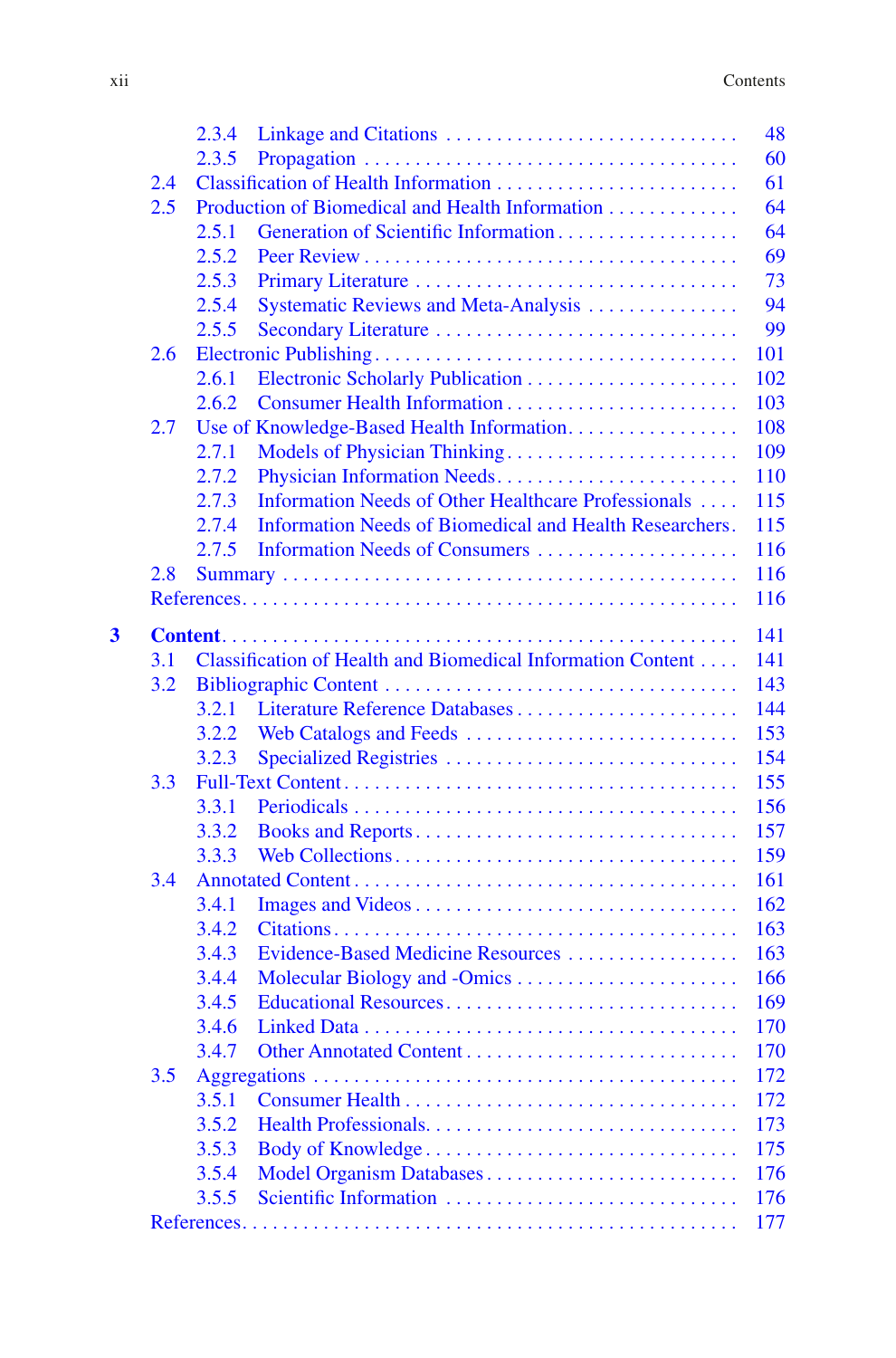| $\overline{\mathbf{4}}$ |     |                                                         | 181 |  |
|-------------------------|-----|---------------------------------------------------------|-----|--|
|                         | 4.1 |                                                         | 181 |  |
|                         | 4.2 | 182                                                     |     |  |
|                         | 4.3 |                                                         | 183 |  |
|                         |     | 4.3.1<br>General Principles of Controlled Vocabularies  | 184 |  |
|                         |     | 4.3.2<br>The Medical Subject Headings (MeSH) Vocabulary | 185 |  |
|                         |     | 4.3.3                                                   | 191 |  |
|                         |     | 4.3.4<br>The Unified Medical Language System            | 194 |  |
|                         | 4.4 |                                                         | 197 |  |
|                         |     | 4.4.1                                                   | 198 |  |
|                         |     | 4.4.2<br>Full-Text Manual Indexing                      | 200 |  |
|                         |     | Web Manual Indexing<br>4.4.3                            | 200 |  |
|                         |     | 4.4.4<br>Limitations of Manual Indexing                 | 206 |  |
|                         | 4.5 |                                                         | 207 |  |
|                         |     | 4.5.1                                                   | 207 |  |
|                         |     | 4.5.2                                                   | 207 |  |
|                         |     | 4.5.3                                                   | 208 |  |
|                         |     | 4.5.4                                                   | 212 |  |
|                         |     | 4.5.5                                                   | 213 |  |
|                         | 4.6 |                                                         | 214 |  |
|                         |     | 4.6.1                                                   | 214 |  |
|                         |     | 4.6.2                                                   | 215 |  |
|                         |     | Indexing Biomedical and Health Data<br>4.6.3            | 218 |  |
|                         | 4.7 | Data Structures for Efficient Retrieval                 | 218 |  |
|                         |     |                                                         | 220 |  |
| 5                       |     |                                                         | 225 |  |
|                         | 5.1 |                                                         | 226 |  |
|                         | 5.2 |                                                         | 226 |  |
|                         |     | 5.2.1<br>Exact-Match Searching                          | 227 |  |
|                         |     | 5.2.2                                                   | 229 |  |
|                         |     | 5.2.3                                                   | 233 |  |
|                         |     | 5.2.4                                                   | 237 |  |
|                         | 5.3 |                                                         | 237 |  |
|                         |     | 5.3.1                                                   | 237 |  |
|                         |     | 5.3.2                                                   | 249 |  |
|                         |     | 5.3.3                                                   | 252 |  |
|                         |     | 5.3.4                                                   | 257 |  |
|                         | 5.4 |                                                         | 257 |  |
|                         | 5.5 |                                                         | 258 |  |
|                         |     |                                                         | 259 |  |
| 6                       |     |                                                         | 261 |  |
|                         | 6.1 |                                                         | 261 |  |
|                         |     | Definitions and Functions of DLs<br>6.1.1               | 263 |  |
|                         | 6.2 |                                                         | 265 |  |
|                         |     |                                                         |     |  |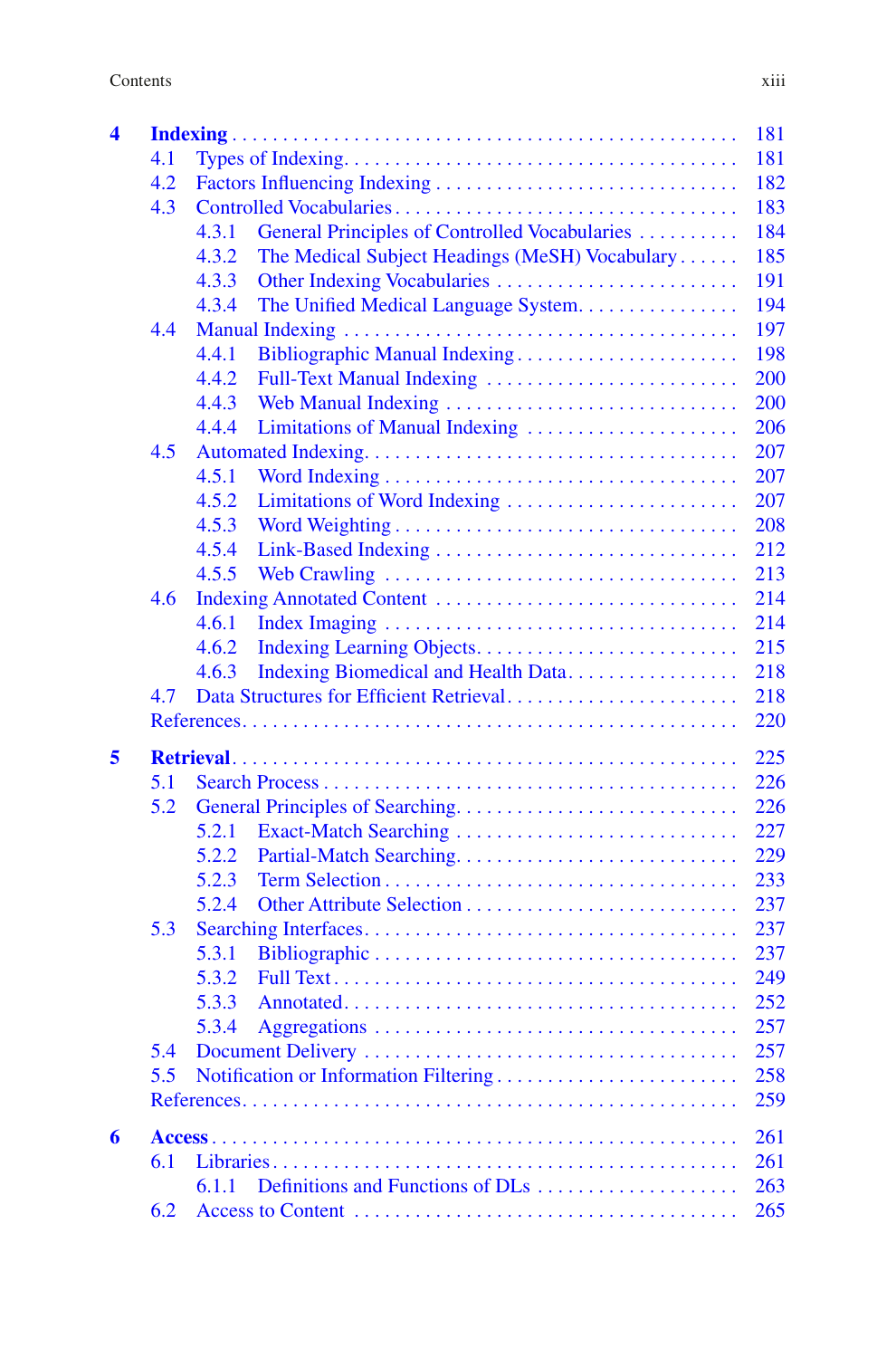|   |     | 6.2.1<br>Access to Individual Items                      | 265 |
|---|-----|----------------------------------------------------------|-----|
|   |     | 6.2.2                                                    | 267 |
|   |     | 6.2.3                                                    | 268 |
|   |     | 6.2.4                                                    | 269 |
|   | 6.3 |                                                          | 272 |
|   |     | 6.3.1<br>Copyright and Fair Use                          | 273 |
|   |     | 6.3.2<br>Digital Rights Management                       | 275 |
|   | 6.4 |                                                          | 276 |
|   |     | 6.4.1<br>Open-Access Publishing                          | 277 |
|   |     | 6.4.2<br>NIH Public Access Policy                        | 278 |
|   |     | 6.4.3                                                    | 280 |
|   | 6.5 |                                                          | 281 |
|   | 6.6 | Librarians, Informationists, and Other Professionals     | 282 |
|   | 6.7 |                                                          | 283 |
|   |     |                                                          | 284 |
| 7 |     |                                                          | 289 |
|   | 7.1 |                                                          | 290 |
|   | 7.2 |                                                          | 292 |
|   | 7.3 |                                                          | 294 |
|   | 7.4 |                                                          | 294 |
|   |     | System-Oriented Performance Evaluations<br>7.4.1         | 295 |
|   |     | 7.4.2<br>User-Oriented Performance Evaluations           | 299 |
|   | 7.5 | Factors Associated with Success or Failure               | 310 |
|   |     | 7.5.1                                                    | 310 |
|   |     | 7.5.2                                                    | 314 |
|   | 7.6 |                                                          | 316 |
|   | 7.7 |                                                          | 319 |
|   |     | 7.7.1                                                    | 319 |
|   |     | 7.7.2<br>Situational Relevance                           | 320 |
|   |     | 7.7.3<br>Research About Relevance Judgments              | 321 |
|   |     | 7.7.4<br>Limitations of Relevance-Based Measures         | 323 |
|   |     | 7.7.5<br>Automating Relevance Judgments                  | 325 |
|   |     | 7.7.6                                                    | 326 |
|   | 7.8 | What Has Been Learned About IR Systems?                  | 327 |
|   |     |                                                          | 329 |
|   |     |                                                          |     |
| 8 |     |                                                          | 337 |
|   |     | 8.1 Frameworks and Challenge Evaluations                 | 337 |
|   | 8.2 |                                                          | 343 |
|   |     | 8.2.1                                                    | 344 |
|   |     | 8.2.2<br>Challenge Evaluations in Biomedicine and Health | 346 |
|   |     | 8.2.3                                                    | 353 |
|   |     | 8.2.4<br>Consumer-Oriented                               | 355 |
|   |     | 8.2.5                                                    | 356 |
|   |     | 8.2.6<br>High-Recall Retrieval                           | 357 |
|   |     | 8.2.7                                                    | 358 |